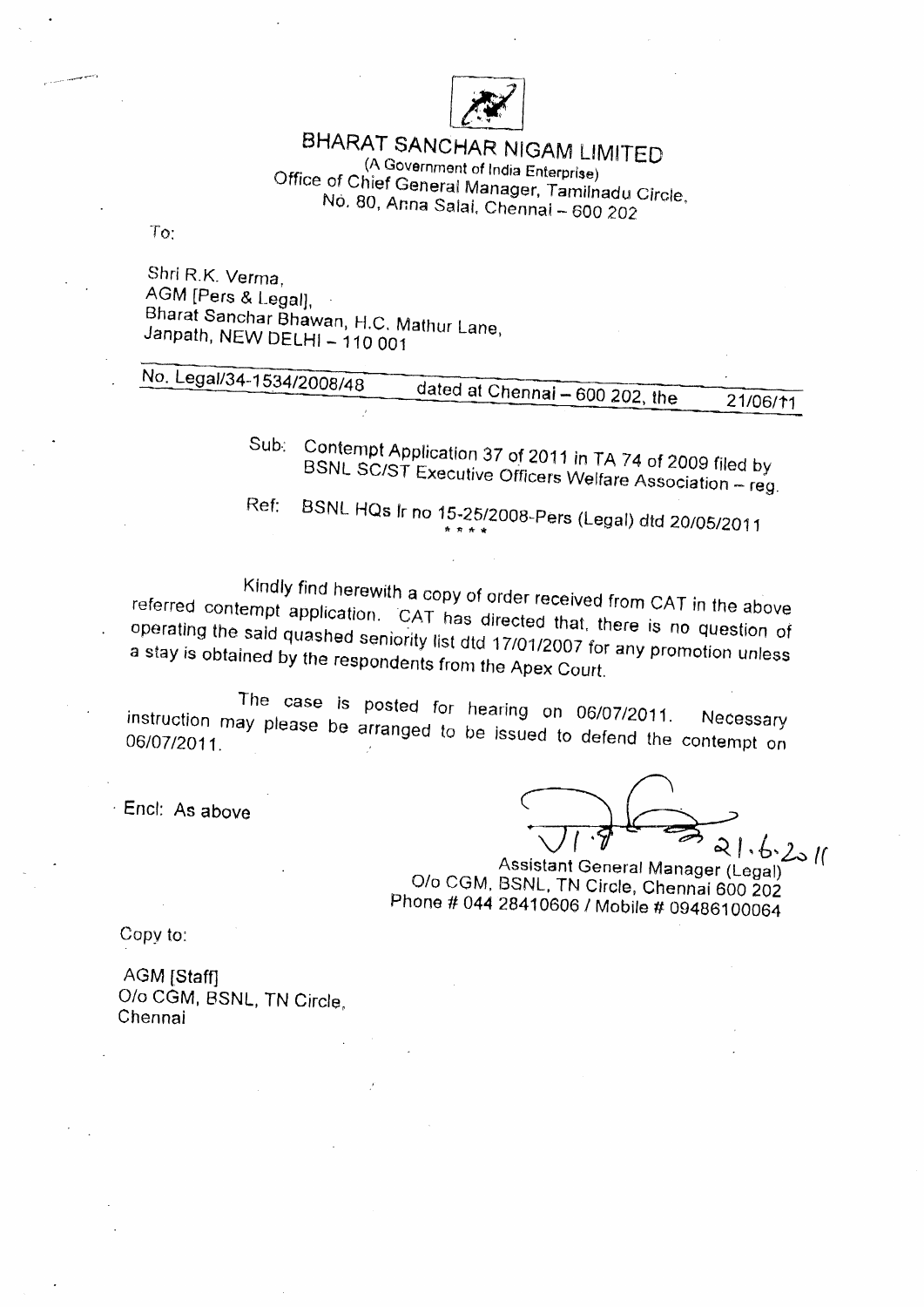# CENTRAL ADMINISTRATIVE TRIBUNAL **MADRAS BENCH**

## Tuesday, the 14th day of June, Two Thousand Eleven

## PRESENT

 $\mathbf{r}$ 

÷

Hon'ble Dr.K.B.S.Rajan

Hon'ble Shri R.Satapathy and **Judicial Member** 

Administrative Member

UTTLUULUUU

CONTEMPT APPLICATION NO.37/2011 & MA.177/2011 TA. NO.74/2009

BSNL SC/ST Executive Officers Welfare Association - Applicant/Respondents in MA.177/2011

 $-V<sub>S</sub>$ .

1.Shri R.Chandrashekar Union of India rep. by its Secretary to Govt Department of Telecommunication Ministry of Communication and Information Technology

Respondents/Applicants in MA.177/2011

**All the second complete the complete of the first of the first of the first of the first of the first of the fi** 

2.Shri S.C.Misra Chairman Cum Managing Director Bharat Sanchar Nigam Ltd (BSNL) 102-B, Statemens House 148, Barakhamba Road New Delhi - 110 001.

... Respondents

M/s R.Rajesh Kumar

Counsel for the Applicant

## **ORDER**

The Hon'ble Bench has issued the following order:

"Both sides present. Mr.G.Venkatesan, AGM (Legal) has been present in the Court who has explained the case neatly. He has submitted that the Principal Bench of CAT, in yet another case, dismissed the OA wherein also the impugued seniority dated 17.1.2007 was under challenge.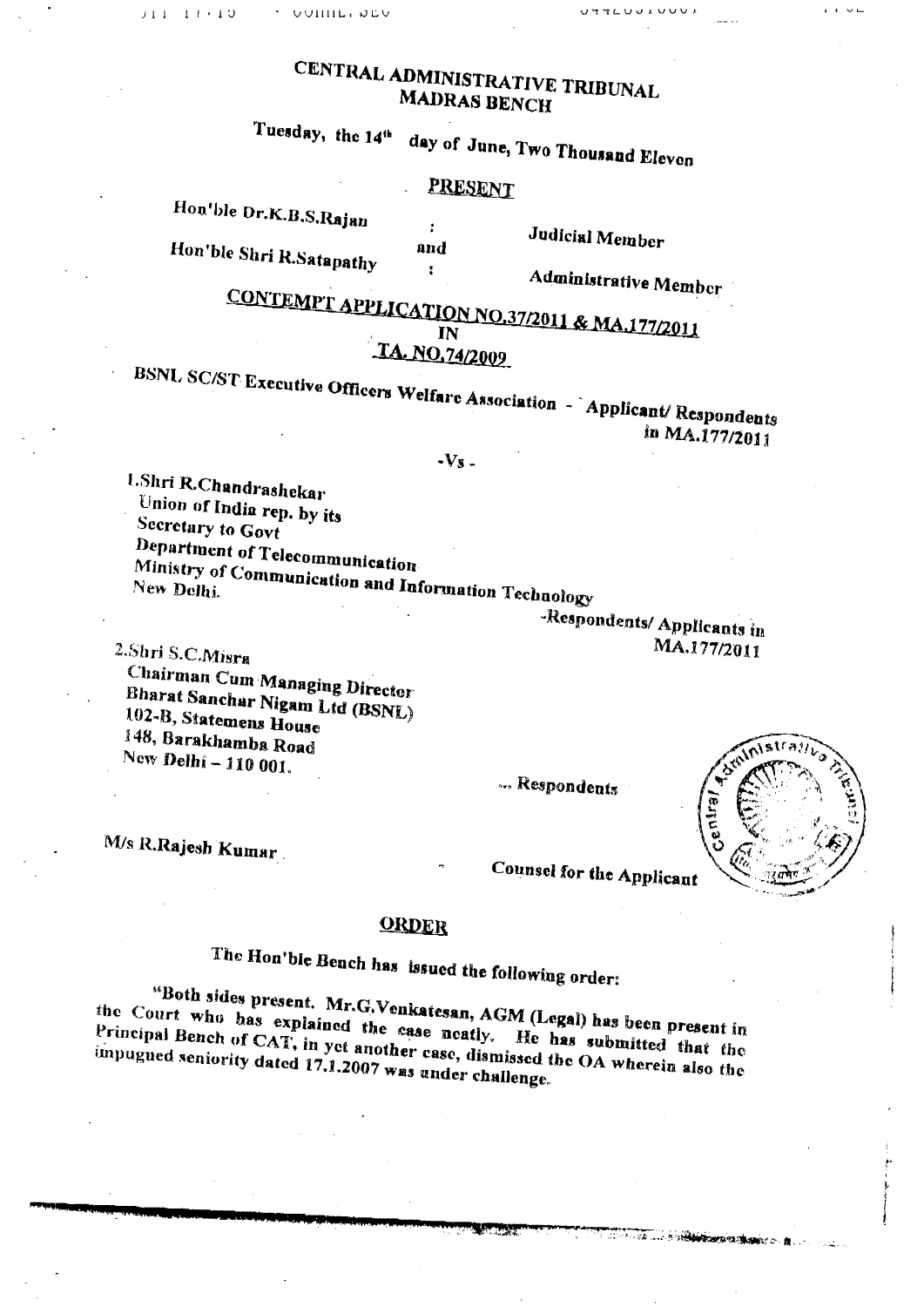It has also been submitted that the respondents in the TA are planning to challenge the judgment of the High Court before the Apex Court on the reopening day. Be that as it may be, since the High Court as on date has upheld the order of this Tribunal dated 3.9.2010 whereby the impugned seniority dated (17.1.2007 stands set aside, there is no question of operating the said quashed seniority for any promotion unless a stay is obtained by the respondents from the **Apex Court.** 

Mr.G.Venkatesan and the counsel for the respondents Mr.S.Udayakumar seek some more time to get instructions from the Corporate office, Delhi. As regards the contempt application, Union of India has filed MA.177 of 2011 praying for deletion of the name of the Secretary, Union of India, as the implementation of the order dated 3.9.2010has to be made only by BSNL(R-2), as all the documents/records has already been transferred to BSNL by the DOT as early as in 2008. BSNL shall seek instructions in this regard also from the corporate office and report it on 6.7.2011.

This order may be communicated to the parties.

#### (TRUE COPY)

Manjnts M  $21611$ **REGISTRAR** 

To

1.Shri R.Chandrashekar Union of India rep. by its **Secretary to Govt** Department of Telecommunication Ministry of Communication and Information Technology

New Delhi. 2.Shri S.C.Misra Chairman Cum Managing Director Bharat Sanchar Nigam Ltd (BSNL) 102-B, Statemens House 148, Barakhamba Road

New Delhi - 110 001. 3.Mr.R.Rajeshkumar Advocate, No.317, Addl Law Chambers,

High Court Building, Chennai - 600 104.

4.Mr.C.V.Ramachandramoorthy ACGSC, No.360, New Law Chamber, **High Court,** Chennai.

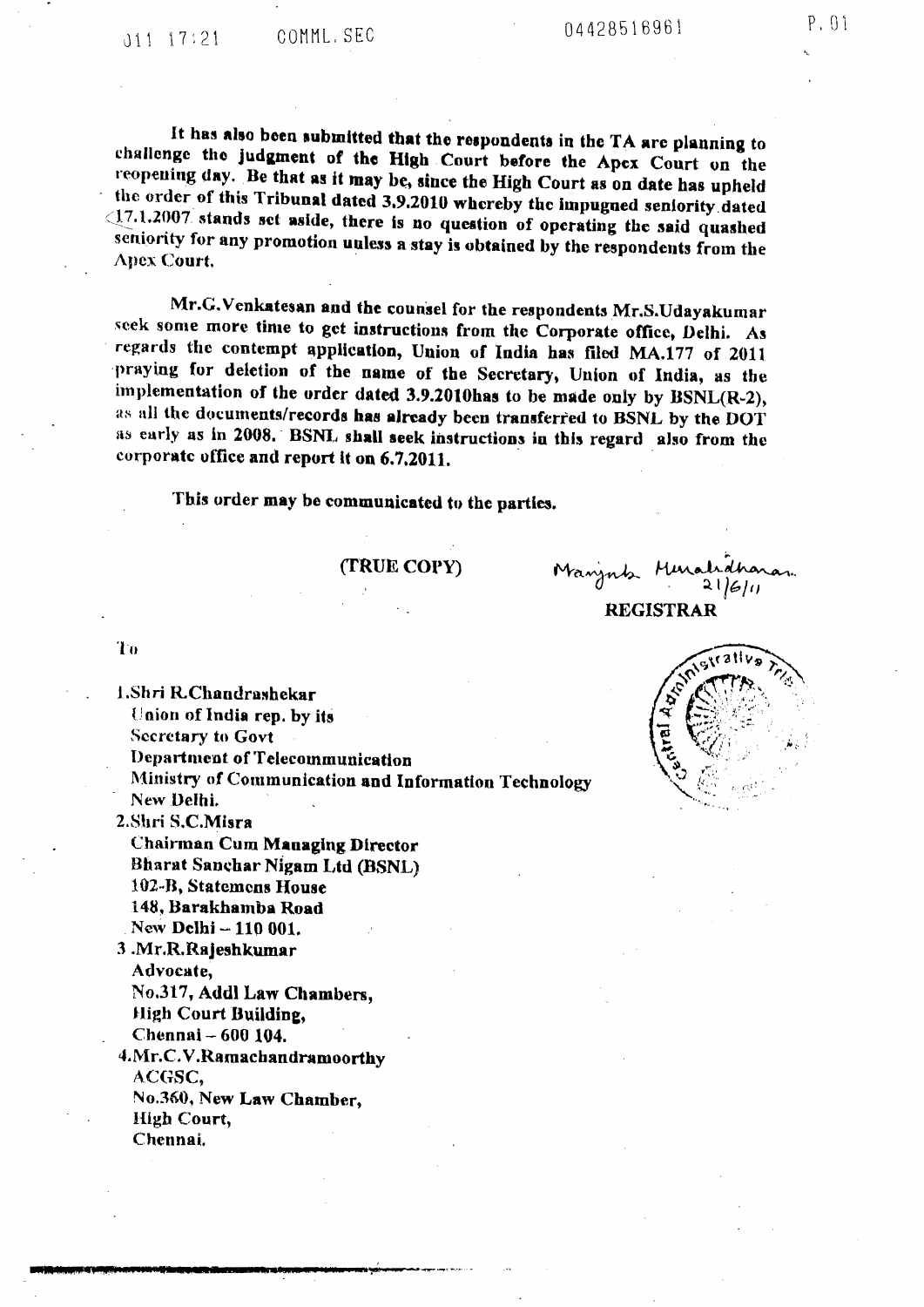No. 15-15/2003-STG.II Government of India Ministry of Communications & Information Technology<br>Department of Telecommunications Department of Telecommunications

 $-62$ 



421, Sanchar Bhavan, 20-Ashoka Road New Delhi- I 10 O0 t

Dated the 17th January, 2007.

f- $\lesssim$   $-$ 

To

The Chairman & Managing Director, BSNL, New Delhi.

 $\frac{1}{\sum_{i=1}^N\sum_{j=1}^N\left(\frac{1}{\sum_{i=1}^N\left(\frac{1}{\sum_{i=1}^N\left(\frac{1}{\sum_{i=1}^N\left(\frac{1}{\sum_{i=1}^N\left(\frac{1}{\sum_{i=1}^N\left(\frac{1}{\sum_{i=1}^N\left(\frac{1}{\sum_{i=1}^N\left(\frac{1}{\sum_{i=1}^N\left(\frac{1}{\sum_{i=1}^N\left(\frac{1}{\sum_{i=1}^N\left(\frac{1}{\sum_{i=1}^N\left(\frac{1}{\sum_{i=1}^N\left(\frac{$ 

 $\vee$ <sup> $\frac{1}{2}$ </sup>  $\overline{2}$  .

The Chairman & Managing Director, MTNL, New Delhi.

Subject : Issue of final seniority list of SC/ST officer: of TES Group 'B'.

| Reference: (i) DoT letter No. 16-1/2002-STG.II dated 29/07/2002.<br>DoT letter No. 16-1/2002-STG.II dated 04/09/2002.<br>(iii) DoT letter No. 16-2/2002-STG.II dated 13/11/2002.<br>(iv) DoT letter No. 15-15/2003-STG.II dated 26/07/2004. |
|---------------------------------------------------------------------------------------------------------------------------------------------------------------------------------------------------------------------------------------------|
| (v) DoT letter No. 15-15/2003-STG.II dated 23/11/2005.                                                                                                                                                                                      |

### Sir,

In continuation of this office letter of even number dated  $23/11/2005$ , under reference (v) above, and in compliance of order dated 29/09/2006 of Hon'ble High Court of Madras in WP No. 26134/2005 & WPMP No. 16885-16886/2006 titled "P. Gangadharan Vs UOi" and order dated  $23/11/2006$ of Hon'ble CAT, Principal Bench, New Delhi in OA No. 742/2006 titled "All India SC/ST Telecom Employees Welfare Association Vs UOI", I am directed to forward herewith final seniority list of SC/ST officers of TES Croup 'B' for circulation among all concerned

2. The earlier seniority number allotted to these officers in seniority lists No. 3-5 may be treated as cancelled as they have been placed at appropriate places in the revised seniority list attached herewith.

 $\vert$ 

 $\mathbb{D}_h$  (the  $\mathbb{E}_{h}$  on torm

 $\tilde{\phantom{a}}$ 







-

 $\mathcal{U}^{\mathbf{w}}$ 

gLi\ '\'t ]  $\propto$ 

 $\mathcal{W}$  ,  $\mathcal{W}$  $\sqrt{2}$ 

 $|\partial\!\!\!\rightarrow\!\!\!\!\sim\rangle$ 

 $\mathscr{E}_{\mathscr{E}}$  is the integration of  $\mathscr{E}_{\mathscr{E}}$ 

 $\langle \rangle$   $\,$ l  $\sum'$  $\wedge$  is  $\int_{0}^{\infty}$  ,  $\int_{0}^{\infty}$  ,  $\int_{0}^{\infty}$  ,  $\int_{0}^{\infty}$  ,  $\int_{0}^{\infty}$  ,  $\int_{0}^{\infty}$  ,  $\int_{0}^{\infty}$  ,  $\int_{0}^{\infty}$  ,  $\int_{0}^{\infty}$  ,  $\int_{0}^{\infty}$  ,  $\int_{0}^{\infty}$  ,  $\int_{0}^{\infty}$  ,  $\int_{0}^{\infty}$  ,  $\int_{0}^{\infty}$  ,  $\int_{0}^{\infty}$ 

 $\sim$   $\,$ ሳ $\,$  በ

\B`M. David l

Under Secretary to the Govt. of India Tele No. 23036282/Fax No. 23716099

 $251$ 

 $\mathcal{L}_{\mathcal{L}}$  $\alpha$  ,  $\beta$  ,  $\beta$  ,  $\beta$  ,  $\beta$  ,  $\beta$  ,  $\beta$  ,  $\beta$  ,  $\beta$  ,  $\beta$  ,  $\beta$  ,  $\beta$  ,  $\beta$  ,  $\beta$  ,  $\beta$  ,  $\beta$  ,  $\beta$  ,  $\beta$  ,  $\beta$  ,  $\beta$  ,  $\beta$  ,  $\beta$  ,  $\beta$  ,  $\beta$  ,  $\beta$  ,  $\beta$  ,  $\beta$  ,  $\beta$  ,  $\beta$  ,  $\beta$  ,  $\beta$  ,  $\beta$  $2\sqrt{ }$ <sub>الما</sub>لي معاملة المنتقلة.<br>السيسم 7

 $\bigwedge$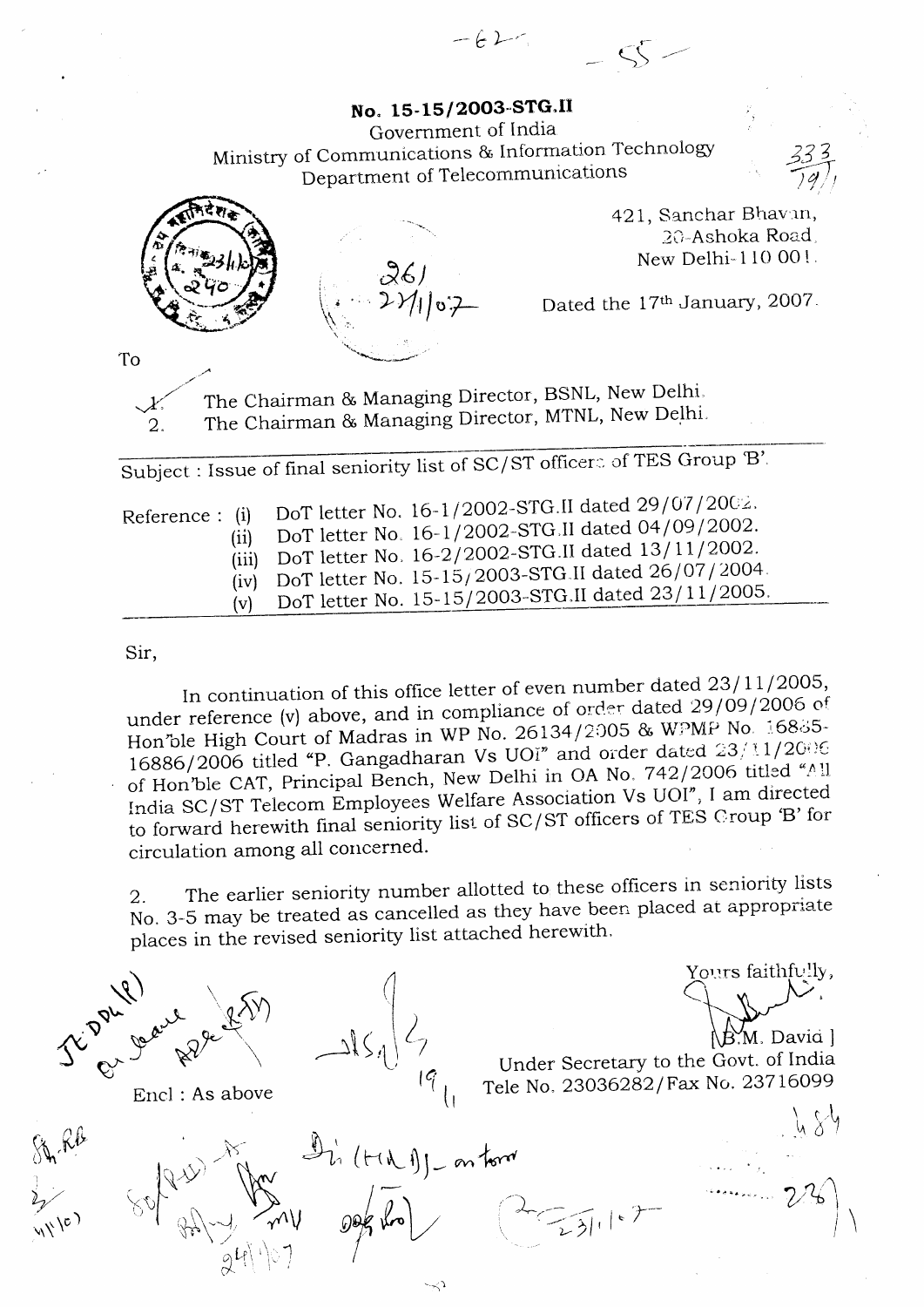# Final revised seniority list of SC/ST officers of TES Group 'B'

 $\mathbf{v}^{\mathrm{c}}$ 

| SI.No. | Sr. No.   | Staff No. | Name                         | Cat.            | D.O.B    |                 |    | QLF.EXM. REC.YR. |
|--------|-----------|-----------|------------------------------|-----------------|----------|-----------------|----|------------------|
| 1451   | 17198.316 | 19092     | <b>V.A. SIRSIKAR</b>         | <b>ST</b>       | 02/10/52 | 11              | 91 | 83               |
| :452   | 17198.317 | 33780     | <b>IT RADHAKRISHNAN</b>      | <b>SC</b>       | 04/20/61 | 11              | 91 | 83               |
| 1453   | 17198.318 | 19139     | IM L MURMU                   | <b>ST</b>       | 02/06/62 | 11              | 91 | 83               |
| 1454   | 17198.319 | 33228     | D.P. CHAUDHARY               | <b>SC</b>       | 06/01/47 | 11              | 91 | 83               |
| 1455   | 17198.320 | 30072     | R.K. MEENA                   | <b>ST</b>       | 07/01/58 | 11              | 91 | 83               |
| 1456   | 17198.321 | 33265     | N.B. RAJKUMAR                | <b>SC</b>       | 11/14/59 | $11 -$          | 91 | 83               |
| 1457   | 17198.322 | 19121     | <b>GHAN SHYAM</b>            | <b>ST</b>       | 03/12/52 | 11              | 91 | 83               |
| 1458   | 17198.323 | 33079     | V RADHAKRISHNAN              | $\overline{SC}$ | 19/09/48 | 11              | 91 | 83               |
| 1459   | 17198.324 | 33289     | A. GANGADHAR                 | SC              | 08/12/56 | 11              | 91 | $\overline{84}$  |
| 1460   | 17198.325 | 33263     | D.V.P. RATNAKAR              | SC              |          | 11              | 91 | 84               |
| 1461   | 17198.326 | 33261     | <b>GHARU RAM</b>             | <b>SC</b>       | 06/02/58 | 11              | 91 | 84               |
| 1462   | 17198.327 | 19108     | <b>J P MEENA</b>             | <b>ST</b>       | 06/04/56 | 11              | 91 | 84               |
| 1463   | 17198.328 | 19115     | S.A. JOUNJALE                | <b>ST</b>       | 03/25/50 | 11              | 91 | 84               |
| 1464   | 17198.329 | 33262     | <b>SOM NATH RAJWAL</b>       | SC              |          | 11              | 91 | 84               |
| 1465   | 17198.330 | 33269     | <b>VIJAYA BHASKAR MURARI</b> | <b>SC</b>       | 02/01/50 | 11              | 91 | 84               |
| 1466   | 17198.331 | 33205     | <b>SUBIRMOY ROY</b>          | SC              | 05/05/64 | 11              | 91 | 84               |
| 1467   | 17198.332 | 33177     | <b>BALVEER SINGH</b>         | SC              | 05/01/62 | 11              | 91 | 84               |
| 1468   | 17198.333 | 33138     | <b>SITA RAM</b>              | <b>ST</b>       | 07/01/55 | 11              | 91 | 84               |
| 1469   | 17198.334 | 33267     | P. CHIRANJEEVI BABU          | SC              | 03/20/59 | 11              | 91 | 84               |
| 1470   | 17198.335 | 33120     | U.N. RAM                     | SC              | 08/10/58 | 11              | 91 | 84               |
| 1471   | 17198.336 | 19119     | L. RAMASAMY                  | <b>ST</b>       | 07/06/49 | 11              | 91 | 84               |
| 1472   | 17198.337 | 33116     | <b>BALWANT RAI</b>           | <b>SC</b>       | 07/06/56 | 11              | 91 | 84               |
| 1473   | 17198.338 | 33118     | <b>KEWAL KRISHAN</b>         | SC              | 04/03/52 | 11              | 91 | 84               |
| 1474   | 17198.339 | 33178     | <b>JOGINDER PAL</b>          | SC              | 12/12/54 | 11              | 91 | 84               |
| 1475   | 17198.340 | 33136     | S.K. BHOWMIK                 | SC              | 02/07/55 | 11              | 91 | 84               |
| 1476   | 17198.341 | 37587     | <b>T PALANI</b>              | SC              | 17/1/59  | 11 <sup>1</sup> | 91 | 84               |
| 1477   | 17198.342 | 33075     | P. ANBUMANI                  | <b>SC</b>       | 08/19/52 | 11              | 91 | 84               |
| 1478   | 17198.343 | 33179     | <b>RAM BHULE SINGH</b>       | SC              | 07/01/53 | 11              | 91 | 84               |
| 1479   | 17198.344 | 33128     | D.C. BARMA                   | SC              | 09/02/51 | 11              | 91 | 84               |
| 1480   | 17198.345 | 19093     | <b>J.B. CHILGAR</b>          | <b>ST</b>       |          | 11              | 91 | 84               |
| 1481   | 17198.346 | 33204     | ARJUN SINGH                  | SC              | 10/23/54 | 11              | 91 | 84               |
| 1482   | 17198.347 | 33273     | CH. RAVICHANDRA RAO          | <b>SC</b>       | 05/23/50 | 11              | 91 | 84               |

/' ,/' ,/

 $\bar{\mathcal{A}}$ 

 $\frac{1}{4}$  .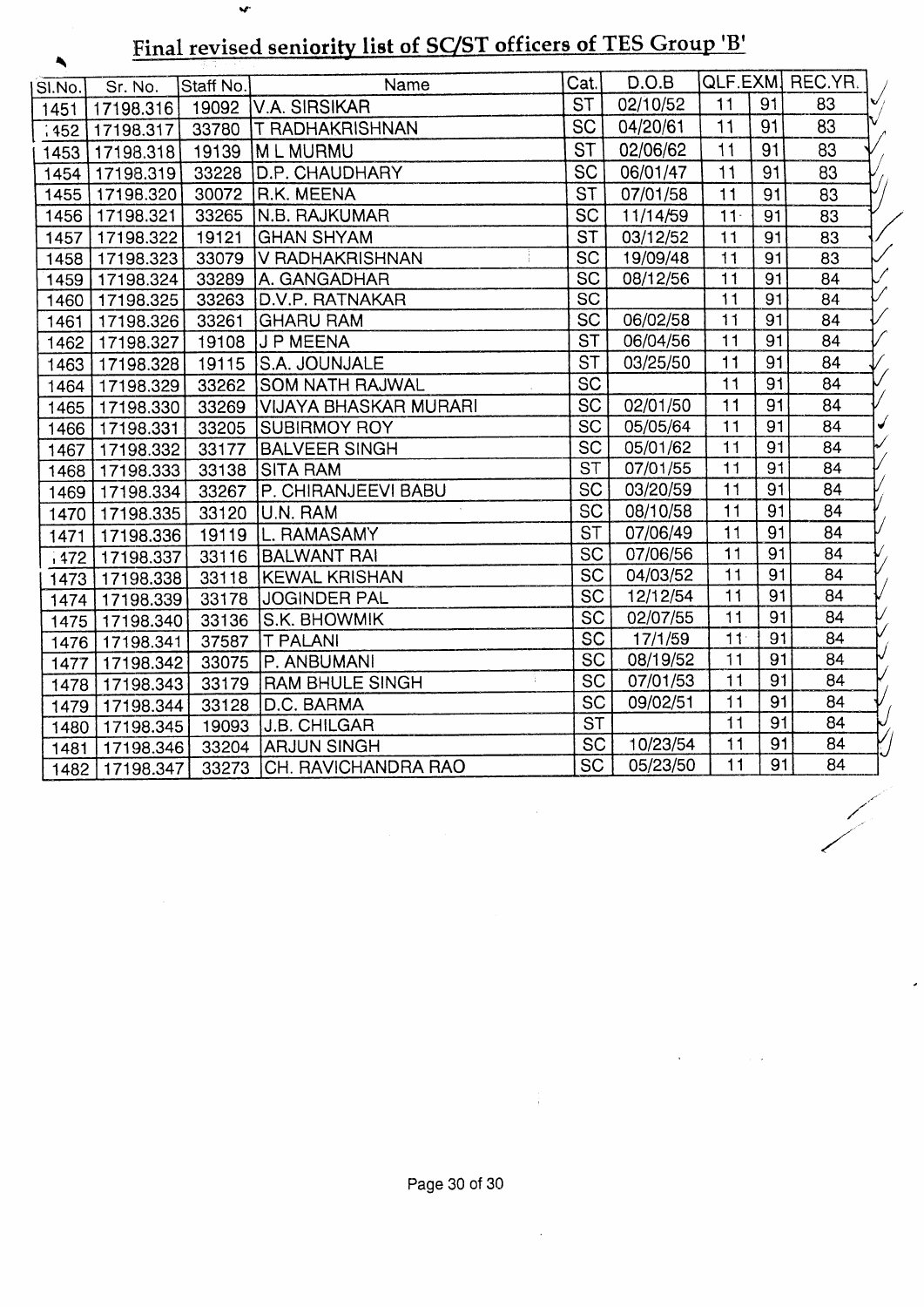$2011$  15:24



्रिके

情



Patitioners

Respondents

AO 0056231

IN THE HIGH COURT OF JUDICATURE AT MADAKS'

Deted : 22 - 02 - 2011

Coram

**Albany** 

The Monourable Mr. Justice ELIPE DEANA RAO. and -The Honoureble Mr. Justice D. HARIFARANTHAMAN

> W.P. No. 4057 of 2011 and M.P. No. 1 of 2011

- Union of India  $\mathbf{1}$ . Rep. by the Becretary to Government Department of Telecommunication Ministry of Communication and Information Technology 421 Hanchar Bhawan New Delhi 20 Ashoka Road,
- The Chairman cum Managing Director  $2.7$ Bharat Benchar Nigem Limited (BBNL) 102 - B, Btatements Road 145 Barakhamba Road New Dalhi

YB.

 $2<sup>2</sup>$ 

BSNL SC/ST Executive Officers 1. Welfare Association No. 20, 3<sup>14</sup> Btreet<br>Shanthi Nagar Chennai Rep. by its Secretary G. Ramachandran

The Central Administrative Tribunal Rap.by its Registrar, seems from the City Civil Court Building) Chennai-104

Fetition under Article 226 of the Constitution of Indis praying to<br>issue a writ of Certiorari calling for the records relating to the<br>order dated 03.9.2010 passed in T.A. No. 74 of 2009 on the file of the Central Administrative Tribunal, Hadran Bench, Chennai.